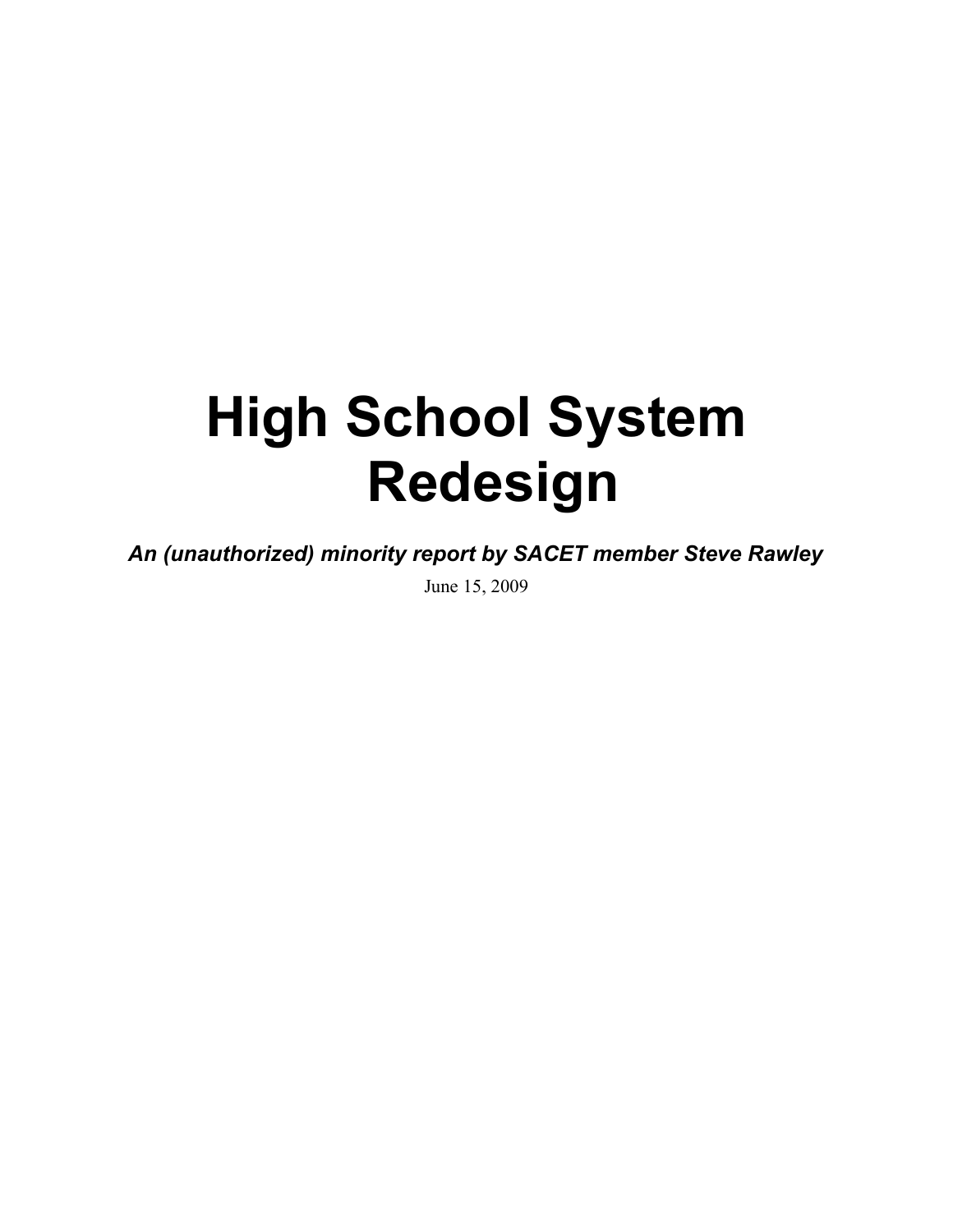#### **Introduction**

The Superintendent's Advisory Committee on Enrollment and Transfer (SACET) was asked to study and report on the "Three Big Ideas" for high school redesign. The three models were presented in broad strokes, with no analysis to support how the models would lower dropout rates, increase graduation or narrow the achievement gap.

The SACET report took note of these shortcomings, but failed to substantially analyze specific information that was given. The committee also failed to supplement given information with readily available data.

Specifically, SACET did not examine the three proposed high school models in light of:

- **1.** the clearly stated enrollment and transfer implications of the models,
- **2.** the number of campuses that would likely remain open with each model, and
- **3.** comparisons to existing high school models in the district and their successes and failures.

The committee also questioned the urgency of the process, which would seem to indicate a failure to appreciate how grossly inequitable our current system is. We don't, in fact, currently have a "system" of high schools.

This lack of a central system (along with other factors, such as the school funding formula and allowance of neighborhood-to-neighborhood transfers), has led to the statistical exclusion of poor and minority students from comprehensive secondary education in Portland Public Schools.

Therefore, it is of tantamount importance that we immediately begin implementing a system that eliminates race, income and home address as predictors of the kind of education a student receives in high school.

For the first time since massive revenue cuts in the 1990s began forcing decentralization of our school system, we are envisioning a single, district-wide model for all of our high schools. That is a remarkable and welcome step toward equity of educational opportunity in Portland Public Schools.

 The focus of this minority report is on the three factors listed above: enrollment and transfer, number of campuses remaining, and comparisons to existing high schools.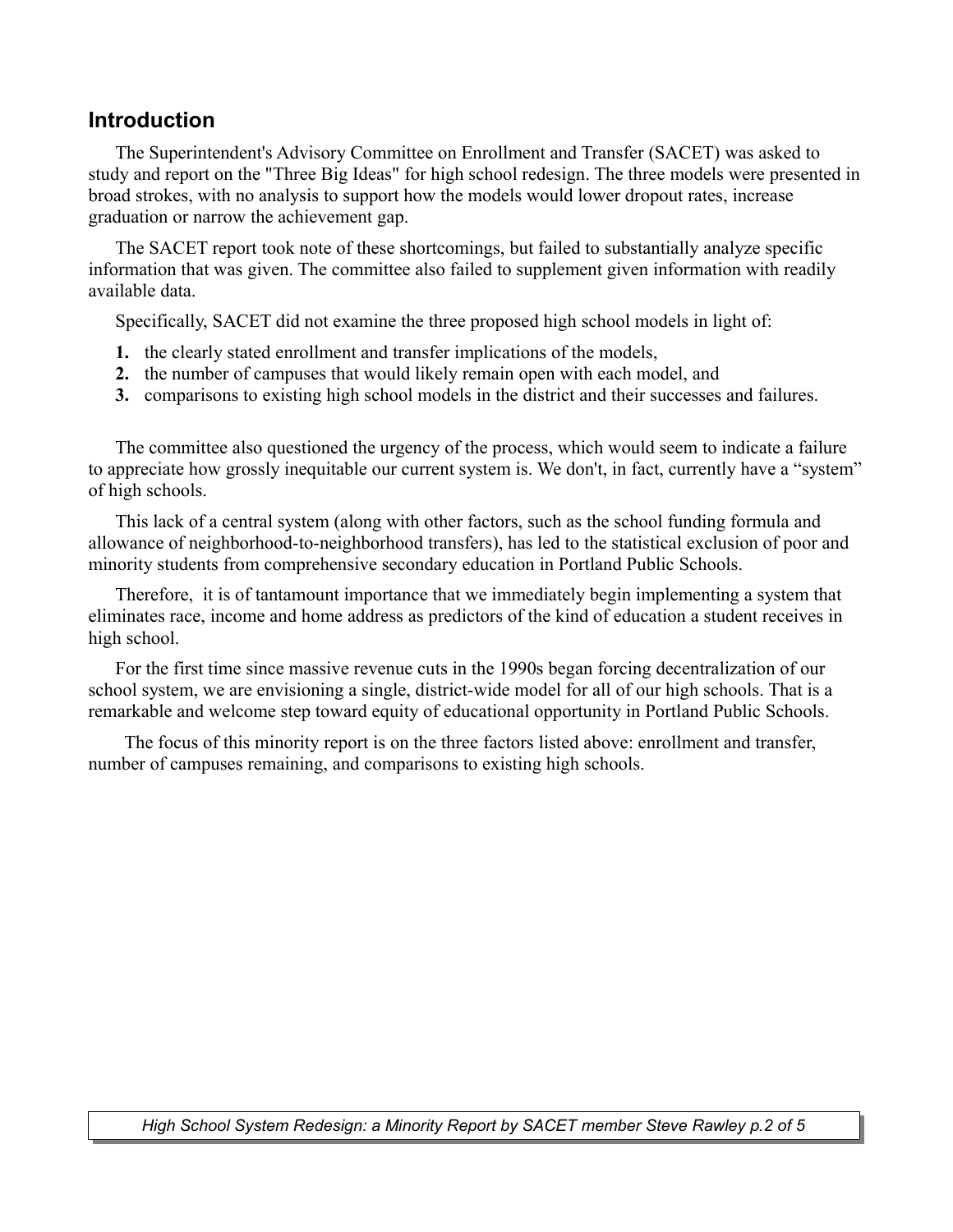# **The Models**

#### *Special Focus Campuses*

Large campuses  $(1,400-1,600$  students) divided into 9<sup>th</sup> and  $10<sup>th</sup>$  grade academies and special-focus academies for  $11<sup>th</sup>$  and  $12<sup>th</sup>$  grades. Students in  $11<sup>th</sup>$  and  $12<sup>th</sup>$  grades must choose a focus option.

**Enrollment and transfer implications** This model would more or less keep the existing transfer and enrollment model, and depend on an "if we build it, they will come" model to draw and retain enrollment in currently under-enrolled parts of the district by focusing new construction in these areas (per Sarah Singer).

**School closure implications** This model would support 6-7 high school campuses, leading to the closure of 3-4.

**Comparison to existing schools** This model would draw on the "small schools" models that have been tried with varying degrees of success at Marshall and Roosevelt, and which have been rejected by the communities at Jefferson and Madison. It would also use the  $9<sup>th</sup>$  and  $10<sup>th</sup>$  grade academy model that has been successful at Cleveland.

#### *Neighborhood High Schools and Flagship Magnets*

Moderately-sized (1,100 students) comprehensive high schools in every neighborhood, with districtwide magnet options as alternatives to attending the assigned neighborhood school.

**Enrollment and transfer implications** This model would eliminate neighborhood-to-neighborhood transfers, as well as the problems that go with them: self-segregation; uneven enrollment, funding, and course offerings; and increased vehicle miles. School choice would still be available in the form of magnet programs.

**School closure implications** This model would support 10 high school campuses, requiring none to be closed.

**Comparison to existing schools** This model is based on the comprehensive high schools that are the most successful and are in the highest demand currently in Portland Public Schools.

### *Regional Flex*

The closest thing to a "blow up the system" model. The district would be divided into an unspecified number of regions. Each region would have a similar network of large and small schools, with students filling out their schedules among the schools in their region.

**Enrollment and transfer implications** Transfer between regions would be eliminated, guaranteeing sufficient enrollment to pay for balanced academic offerings.

**School closure implications** Most high school campuses as we know them would be closed, in favor of a distributed campus model.

**Comparison to existing schools** This model would draw on both small schools and comprehensive schools currently existing in our district.

*High School System Redesign: a Minority Report by SACET member Steve Rawley p.3 of 5*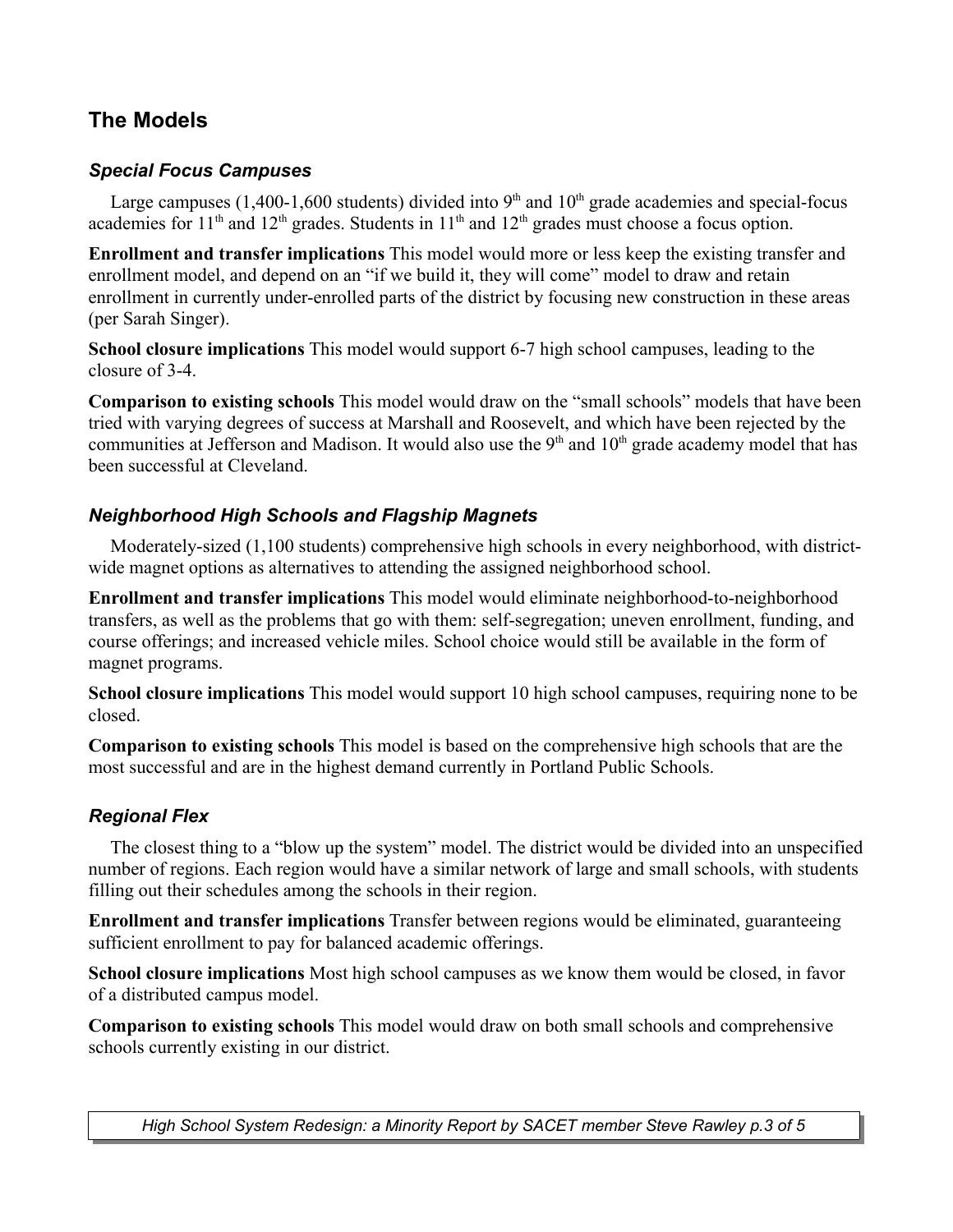## **Recommendation**

It is understood that these models represent extremes, and that the ultimate recommendation by the superintendent will likely contain elements of each.

That said, the Neighborhood High Schools model is the closest thing to a truly workable model. If used as the basis of the ultimate recommendation, that recommendation will stand the highest political likelihood of winning a critical mass of community support.

Specifically, the neighborhood model:

- **1.** is responsive to high demand for strong neighborhood schools;
- **2.** supports a broad-based, liberal arts education for all students, but does not preclude students from specializing;
- **3.** balances enrollment district-wide, providing equity of opportunity in a budget-neutral way;
- **4.** preserves school choice, but not in a way that harms neighborhood schools;
- **5.** reduces ethnic and socio-economic segregation by reducing self-segregation;
- **6.** takes a proven, popular model (comprehensive high schools) and replicates it district-wide, rather than destroying that model in favor of an experimental model (small schools) that has seen limited success in Portland (and significant failures);
- **7.** preserves the largest number of high school campuses;
- **8.** involves the smallest amount of change from the current system, causing minimal disruption in schools that are currently in high demand;
- **9.** is amenable to any kind of teaching and learning, including the  $9<sup>th</sup>$  and  $10<sup>th</sup>$  grade academies and small learning communities; and
- **10.** preserves room to grow as enrollment grows.

This system is very similar to the K-12 system in Beaverton, which has a very strong system of choice without neighborhood-to-neighborhood transfers.

The transfer and enrollment aspect of this model is its most compelling feature.

We have learned definitively that when we allow the level of choice we currently have, patterns of self-segregation emerge. When aggravated by the school funding formula and a decentralized system, gross inequities have emerged in our schools, predictable by race, income, and address. These factors have also led to a gross distortion in the geographic distribution of our educational investment.

Clearly, in the tension between neighborhood schools and choice, neighborhood schools have been on the losing end. A high school model that includes neighborhood-based enrollment is a step toward rectifying this imbalance.

We've also learned (through transfer requests) that our comprehensive high schools are the most popular schools in the district.

As we have experimented over the years with non-comprehensive models for some of our high schools, the remaining comprehensive schools have been both academically successful and overwhelmingly popular. The small schools model, while it has much to recommend, has been implemented in a way that constrains students in narrow academic disciplines, flying in the face of the notion of a broad-based liberal arts education.

There is certainly nothing wrong with small learning communities, but a system that requires